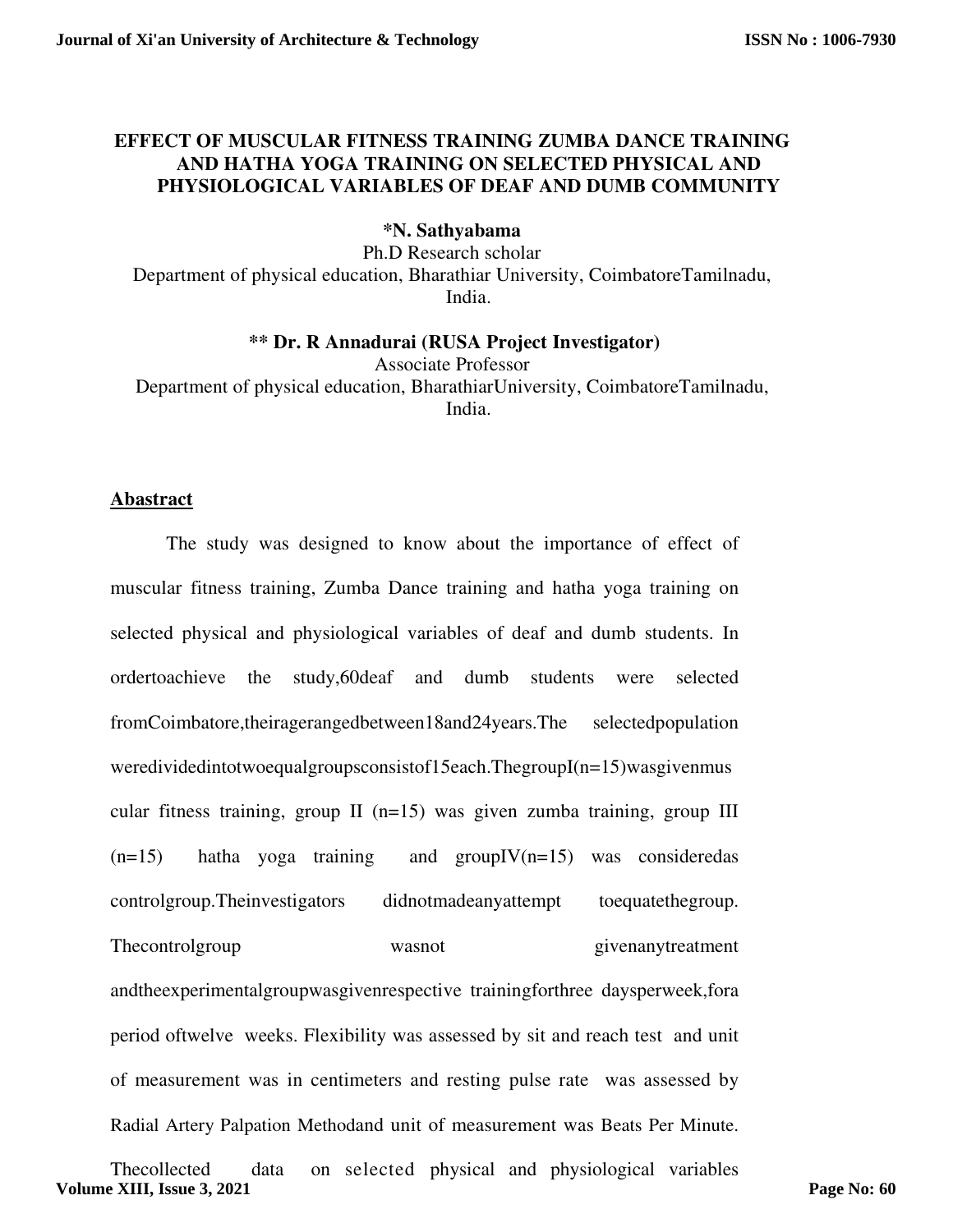wasanalyzedby using't' test, one way analysis and ANACOVA at0.05levelofconfidence. The resultofthe present studyexploredthattheflexibility andresting pulse rate significantlyimprovedduetothe muscular fitness training, zumba training and hatha yoga training of deaf and dumb students.

**Key words:-**Muscular fitness training, Zumba Dance training and Hatha yoga Training deaf and dumb students, flexibility and Resting pulse rate..

# **Introduction**

Strength training can be resulted in hypertrophy of the muscle, partly through an enlargement of muscle fibers. In addition, training with high resistance can change the fiber type distribution in the direction of faster twitch fibers. There is also neuromotor effect of strength training and part of the increase in muscle strength can be attributed to changes in the nervous system. Improvements in muscular strength training isolated movements seem closely related to training speeds. Most athletic activities involve far faster movements and far higher power outputs than are found in maximal strength exercises. An athlete can be exceptionally strong but lack significant explosive power if they are unable to apply their strength rapidly. Strength is the ability of the body, or a part of the body, to apply or withstand force. The development of strength relies on resistance training and involves exercising at various loads, modes, speeds, angles and frequencies. The combination of these variables dictates the outcome of the resistance programme.

Strength is required for power production, stabilizing a joint, supporting arms and legs (core stability), avoiding injury, and coping with contact. The resistance used during strength training can be one's bodyweight, bodyweight plus a weighted vest, barbells and dumbbells with light, medium or heavy loads, medicine balls or an unstable surface such as a wobble board or Swiss ball. The unstable surface creates resistance for the body to work against. Strength is the neuromuscular capability to overcome an external and internal resistance. The maximum strength that an athlete can produce depends on the

Volume **XIII, Essagis, 2021** haracteristics of a movement, and the magnitude of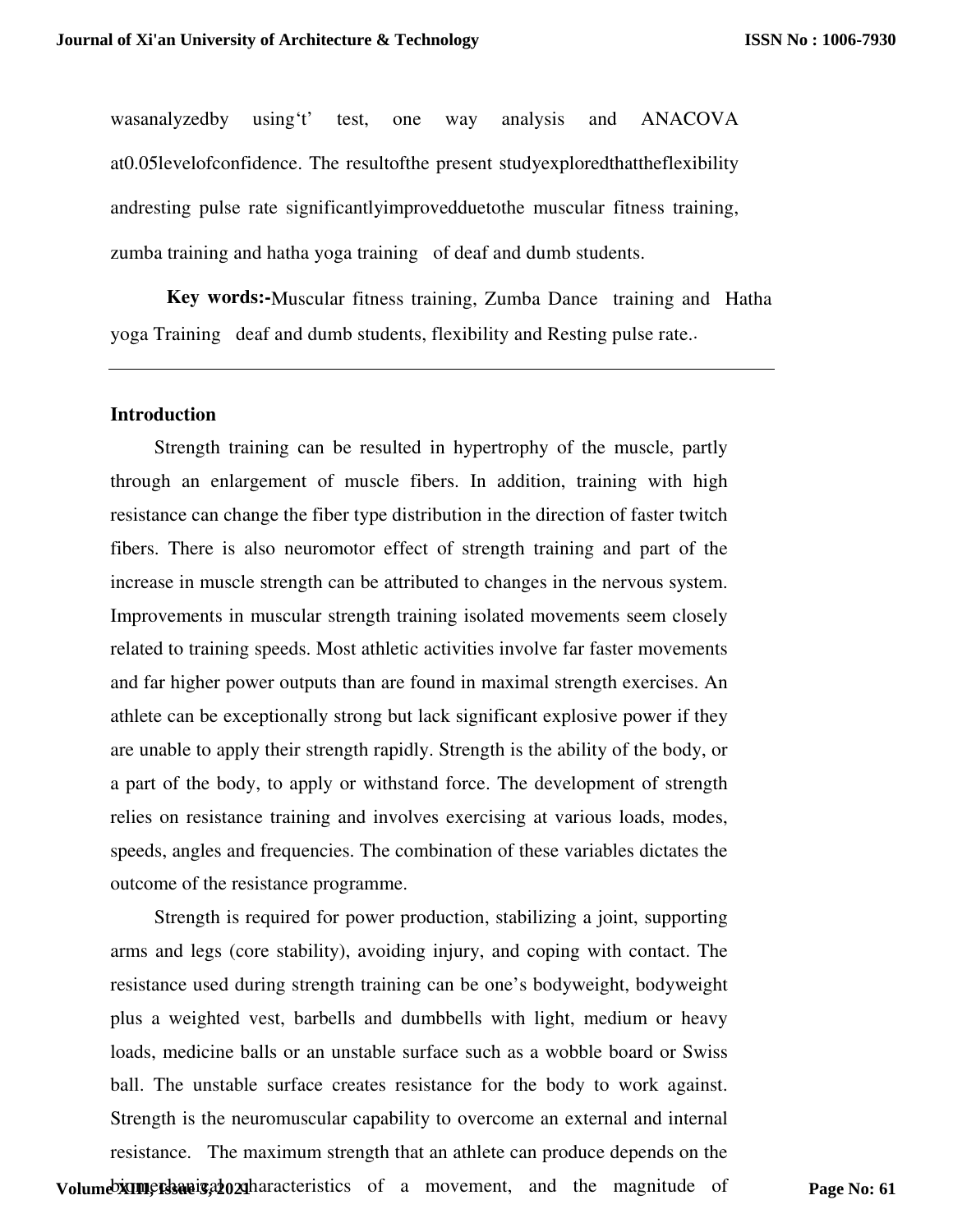contraction of the muscles involved. In addition, the maximum strength is also a function of the intensity of an impulse (Bompa, 1999).

Most sports require power, muscular endurance or both. The level of maximum strength affects both power and muscular endurance. Power cannot reach high standards without a high level of maximum strength because power is the product of speed and maximum strength. Strength and power are the most critical for many sports. All team sports and speed-power dominant sports rely on solid strength and power development. Understanding the mechanics and physics of strength training and incorporating those principles into our training program will give our athletes a competitive edge (Ibid).

Zumba is the world's largest and most popular dance fitness program (**Zumbafitness,2013**).Itisvalued9<sup>th</sup>

ontheAmericanCouncilofExerciseFitness Trends to watch in (**Thompson, 2011**) and it is currently used by fourteenmillionpeople in185countriesworldwide(**Zumbafitness,2013**).Zumbahasnosetrulesand itis naturallyan enjoyableworkoutwherethemovementofthebodymatchestherhythm of the music, allowing a structured style of exercise class hence the idiom 'ditch the workout,jointheparty'.Thedifferencebetweenzumbaandtheother aerobicdance

programsisthatinzumba,therepetitionisnotcountedoverthemusicbutanindividual isencouragedtoenjoy themusicandmovetothebeat. Therefore,it is geared athaving funwhereasworkingto

achieveimprovedcardiovascularfitness,muscularendurance,

balanceandcoordination.Astudyhavebeencarriedoutonthepotentialbenefitsof zumba(**Luettgen***etal.,***2011,Otto***etal***.,2011**).Zumbaisusednotonlytoreduce obesityandmaintainfitnesslevel, itisused as atotalbodyworkouttoimprovecore strengthandendurance. Groupfitnessexerciserepresenttheform ofprogrammedphysicalactivityto

improvehealthandchangeinbodyshape.Thezumbafitnessisanewkindof dance workout, inspired by Latin American musicand Latin American dance. The **Volume XIII, Issue 3, 2021**

**Page No: 62**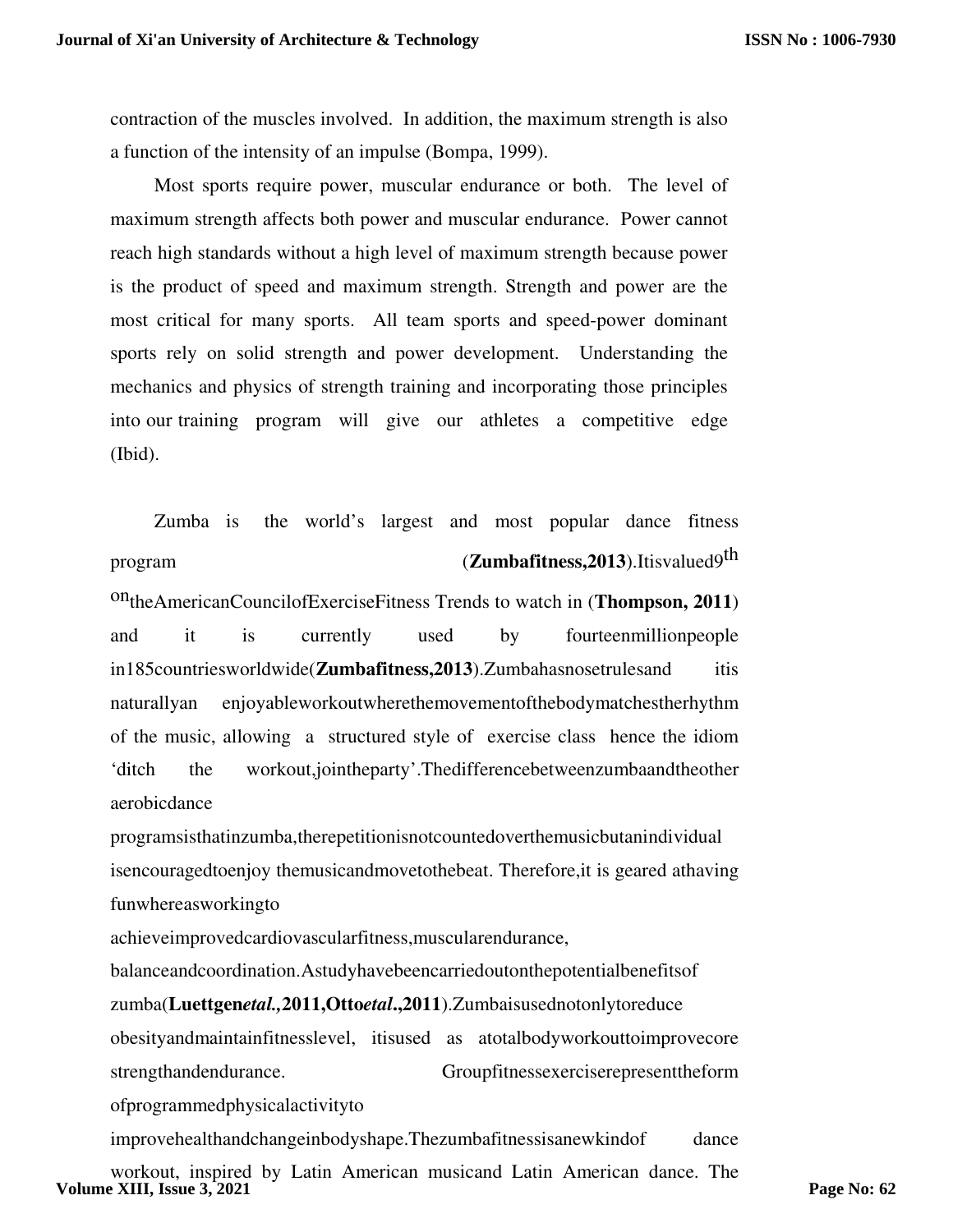exercise combinesthebasicsof

dancelikeSala,samba,cumbiaandotherLatinAmericandances

andusebasicandadvancedaerobicsteps,but alsoenrichestheircomposition of other dancelikehip-hop,bellydancing,Indian,Africandance,etc.Thekey conceptof zumba

thatmakesitsoeffectiveisitscombinationofaerobicexerciseandresistancetraining.T hefluctuationfrom thecontrolledmovementstorapid,high-intensitycardiovascular exercisekeepsyourmetabolism in

highgearforanhourwhichimprovescardiovascular endurance. Zumbaroutines incorporate intervaltraining, alternating fast and slow rhythmsandresistancetraining.Aweekof vigorousaerobicactivityrecommendedfor mosthealthy adults bythe Departmentof Health and Human Services.

Hatha yoga called as yoga of forceful exertion. A few Hatha yoga texts replicate Patanjali's classical Astanga yoga, but there are numerous other classifications. GherandaSamhita tells seven fold path of purification. While Hatha Yoga Pradipika describes yoga as a four steps path. GorakshaSamhita and several other Tantric texts showed that Hatha yoga can be referred as sixlimbed path as a means to distinguish it from eight-limbed yoga of Yoga Sutra of Patanjali. The major difference between Patanjali Yoga Sutra and Hatha yoga is the absence of Yama and Niyama. According to Yogi Ramacharaka (1905) it is the branch of Phylosophy that deals with the physical body – its care, wellbeing, health, strength and all that tends to keep it in its natural and normal state of life. Another important feature in Hatha yoga is addition of Shatkarma' or yogic cleansing process for the cleansing of human system for higher practices.

The oldest text about Hatha yoga is Hatha Yoga Pradipika (HYP) written by Swami Swatmarama about 15th century CE. It is written in HYP (I/1) that Adinatha or Bhagaban Shiv is the expounder of knowledge of Hatha yoga which is like a staircase to the Rajyog. Later different authors described the meaning of Hatha in different ways in their respective books. But according to YogShikhopanishad 'Ha' means Sun and 'Tha' means Moon. So merging of Sun and Moon is called \_Hatha'. According to HYP the method of sadhana for

Volume XII<sub>bp</sub>Usting 3, 20<sup>21</sup> Hathan moksha dwar is known as Hathyog. Hatha Yoga was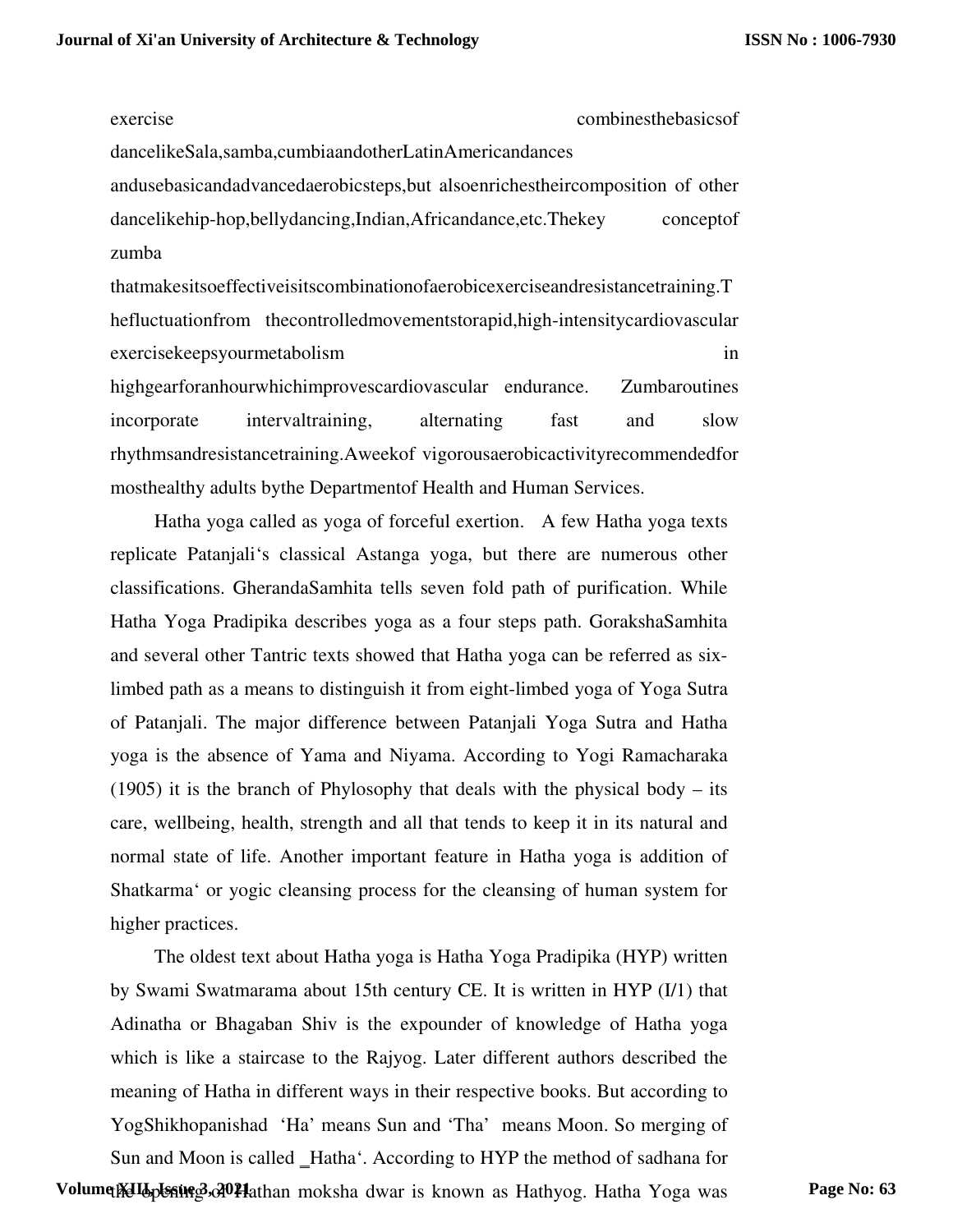practiced to - i) keep one healthy and free from diseases; ii) to prepare for Rajyog and iii) to build body.

## **Experimental Approach to the Problem**

 In order to address the hypothesis presented herein, 60deaf and dumb students were selected from coimbatoredistrict. The subjects were randomly assigned in to four equal groups, namely, muscular fitness traininggroup,Zumba traininggroup, hatha yoga training groupand controlgroup.The respective trainings was given to the experimental group the 3 days per week (alternate days) for the training period of twelve weeks. The control group was not given any sort of training except their routine.

#### **DESIGN**

 The evaluated physical fitness parameters were Flexibility was assessed by sit and reach test and unit of measurement was in centimeters and resting pulse rate was assessed by Radial Artery Palpation Methodand unit of measurement was Beats per Minute. The variables were measured at baseline after 12 weeks of trainingprogramm were examined.

#### **TRAINING PROGRAMME**

The training programme was lasted for 60 minutes for session in a day, 3 days in a week for a period of 12 weeks duration. These 60 minutes included 10 minutes warm up, 40 minutes for respective exercises and 10 minutes warm down. The equivalent in core muscle exercises and training is the length of the time each action is held for and the number action in total 3 day per weeks (Monday, Wednesday and Friday). The selected subjects underwent regular physical exercise on other 3 days (Tuesday, Thursday, and Saturday).

# **STATISTICAL ANALYSIS**

The collected data on above said variables due to all groups were was statistically analyzed withusing't' test , one way analysis and ANACOVA at0.05levelofconfidence*.*to find out the significant Improvement between pre and posttest. In all cases the criterion for statistical significance was set at 0.05 level of Volume XIII, Issue 3<sub>(1</sub>2021<sub>0.05)</sub>.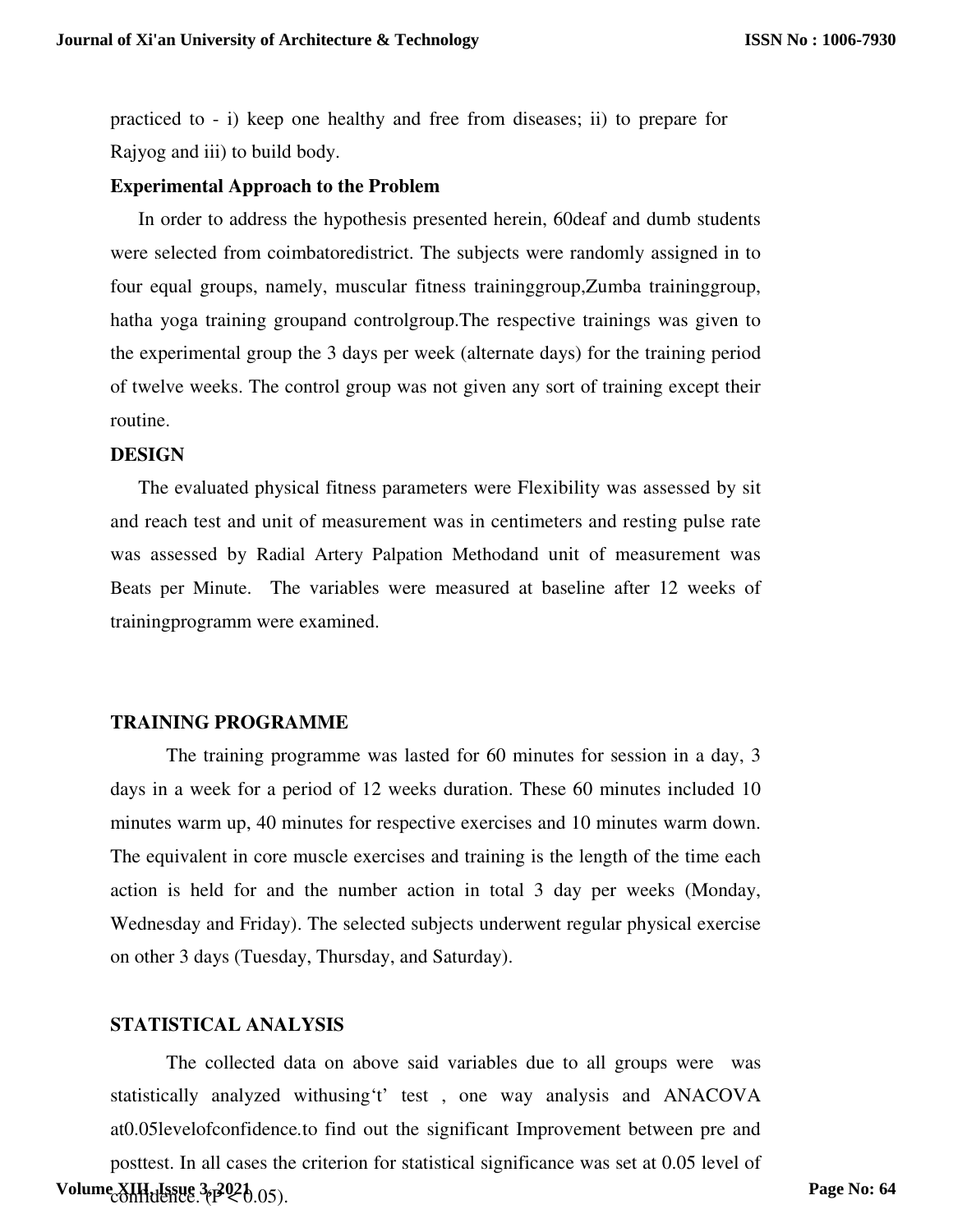# **TABLE 1**

# **Computation of 't'ratioofMuscular fitnesstraining group (MSTG),Zumba traininggroup(ZTT), Hatha yoga training group (HYTG) and Controlgroup (CG)on Flexibility (MeasurementinCentimeter)**

| Groups      | <b>Pre-test</b><br><b>Mean</b> | Post-test<br><b>Mean</b> | <b>Mean</b><br><b>Difference</b> | <b>Std. Error</b><br>Dm | 't'-Ratio |
|-------------|--------------------------------|--------------------------|----------------------------------|-------------------------|-----------|
| <b>MSTG</b> | 24.13                          | 27.00                    | 2.86                             | 0.95                    | $3.01*$   |
| <b>ZTG</b>  | 24.33                          | 28.26                    | 3.93                             | 0.65                    | $6.04*$   |
| <b>HYTG</b> | 25.00                          | 30.60                    | 5.60                             | 0.45                    | 12.72*    |
| $_{\rm CG}$ | 25.46                          | 25.73                    | 0.26                             | 0.20                    | 1.29      |

\*Significant at0.05level for the degreesoffreedom1 and 14, 2.14

Table 1 showthatthe't'ratiosonflexibilityofmuscular fitnessTraining Group (MSTG),ZumbaTraining Group(ZTT), Hatha yoga Training Group HYTG) and ControlGroup (CG)on Flexibilitywere3.01, 6.04and12.72respectively.Since,thesevalues were

higherthantherequiredtablevalueof2.14,itwasfoundtobestatisticallysignificantat0.05levelofco nfidenceforthedegreesoffreedom1and14.Further,theobtained't' ratioof 1.29between pre-test and post-testof controlgroup(CG)waslesserthanthe required table valueof2.14 and hence foundtobe statistically insignificant.

From theresultitwasinferredthat,allthethreezumbatraininggroup(ZTG), plyometriccircuittraining group(PCT), combinedzumba and plyometric circuittraining group(CZPCT)produced asignificantimprovementintheflexibility of deaf and dumb students.

# **TABLE 2 Analysisofcovarianceonpre-test,post-testandadjustedpostmeansofMuscular fitnesstraining group (MSTG),Zumbatraining group(ZTT), Hatha yoga training group (HYTG) and Controlgroup (CG ) onflexibility**

| <b>Test</b>       | <b>MSTG</b><br>Group | ZTG<br>Group | <b>HYTG</b><br>Group | CG<br>Group | Sourceof<br>Variance | <b>Sumof</b><br><b>Squares</b> | Df | <b>Mean</b><br><b>Square</b> | $\mathbf{F}$<br>ratio |
|-------------------|----------------------|--------------|----------------------|-------------|----------------------|--------------------------------|----|------------------------------|-----------------------|
| Pre-test          |                      |              |                      |             | B/G                  | 5.73                           | 3  | 1.91                         |                       |
| Mean              | 24.13                | 24.33        | 25.00                | 25.46       | W/G                  | 359.86                         | 56 | 6.42                         | 0.29                  |
| Post-test         |                      |              |                      |             | B/G                  | 122.18                         | 3  | 40.72                        |                       |
| Mean              | 27.00                | 28.26        | 30.60                | 25.73       | W/G                  | 454.80                         | 56 | 8.12                         | $5.02*$               |
| Adjusted          |                      |              |                      |             | B/G                  | 113.47                         | 3  | 37.82                        |                       |
| Post-test<br>Mean | 27.50                | 28.60        | 31.37                | 25.12       | W/G                  | 41.48                          | 55 | 0.75                         | $50.2*$               |

Volume *YIIhil Feund 3a 20215* level of confidence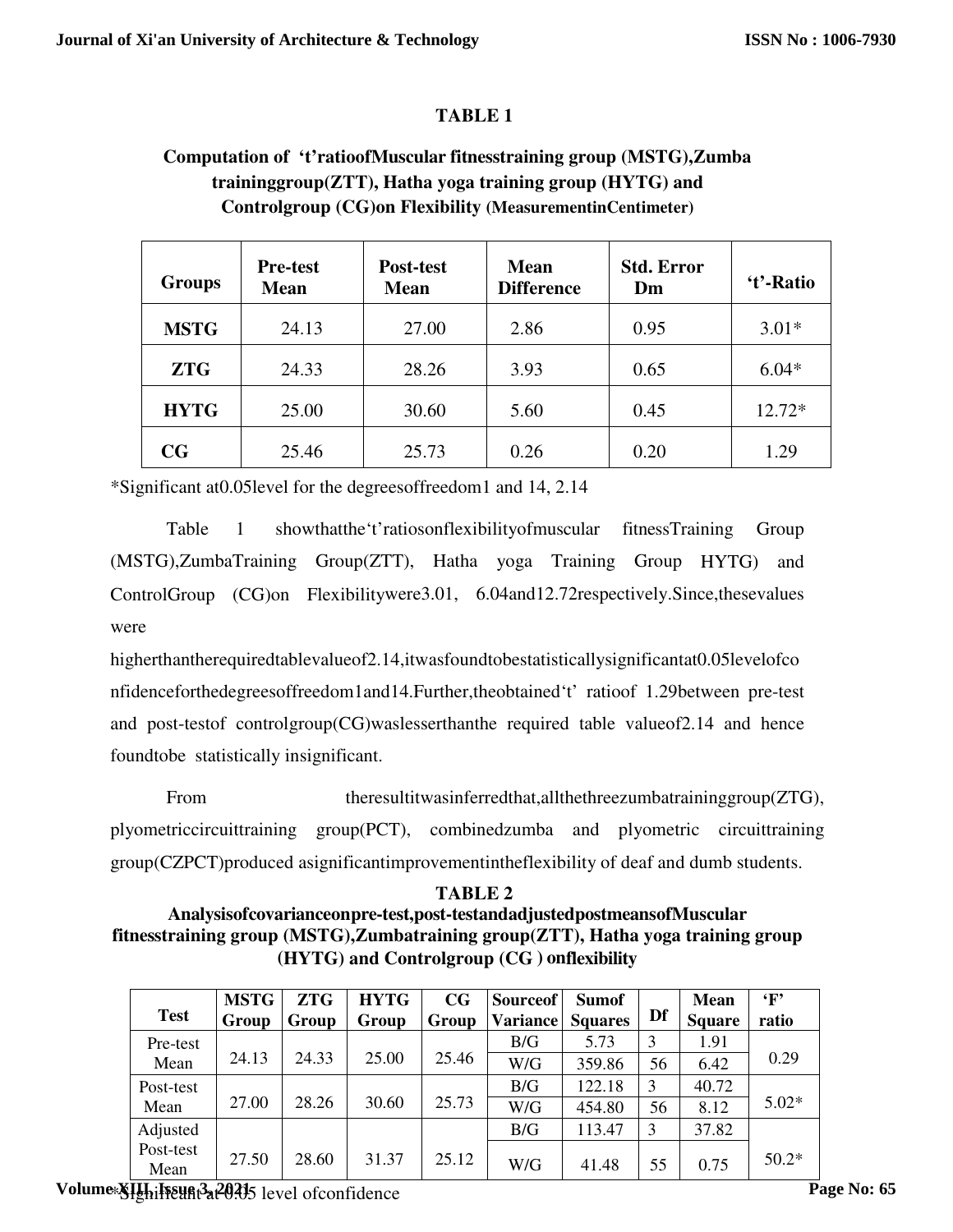Table 2 showtheresultsof ANCOVAforPre-testscores, post-testandadjusted post test scores of MSTG,ZTG, HYTGand CGgroup on flexibility.

Theobtained'F'ratioforthepre-testwas0.29.Itwasfound tobelesserthanthe requiredtablevalueof 2.76forthedegreesoffreedom 3and56.Hence,itwas inferred thatthemean differenceamongfourgroupsatpre-testonflexibility was statistically insignificant at 0.05 levelofconfidence.

The 'F' ratiowas applied to testthesignificanceof meandifferencesamongtheMSTG,ZTG, HYTGandCGgrouponflexibility.Theobtained'F'ratiofor theposttestwas5.02.The'F'rationeededforthesignificantdifferenceson themean,fordegreesof freedom 3and56was2.76at0.05levelofconfidence.Sincethe observed'F'ratioonthisvariable washigherthantherequired tablevalueneededfor significance,itwasinferredthatthe meandifferencesamongfourgroupsatpost-testof flexibilitywas statistically significant.

The 'F' ratio was applied to test the significanceofmeandifferencesamongtheMSTG,ZTG, HYTGandCG groupon flexibility.Theobtained 'F'ratiowas50.2.Sincetheobserved'F' ratiowashigherthan therequired tablevalueof2.77fordegreesoffreedom 3and55at0.05levelof confidence, itwasconcludedthat the performanceofflexibilitywas significantly influenced by the treatmentsused inthis study.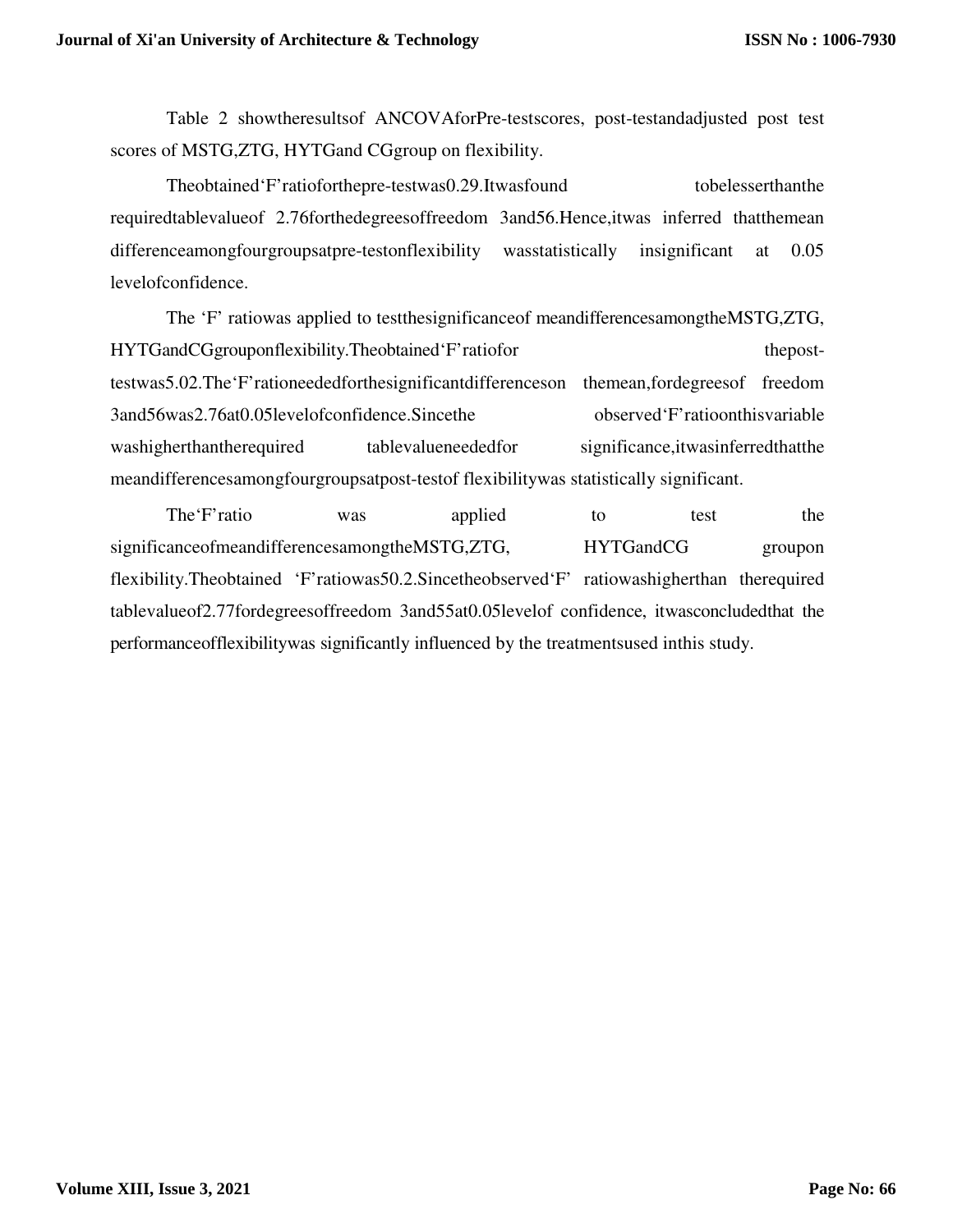# **TABLE 3**

# **Scheffe'stestforthedifferences between the adjusted means ofMFTG,ZTG, HYTGand CG on Flexibility**

| <b>MSTG</b><br>Group | <b>ZCT Group</b> | <b>HYTG Group</b> | $\mathbf{C}\mathbf{G}$<br>Group | <b>MD</b> | <b>CI</b> |
|----------------------|------------------|-------------------|---------------------------------|-----------|-----------|
| 27.50                | 28.60            |                   |                                 | 1.1       |           |
| 27.50                |                  | 31.37             |                                 | 3.87      |           |
| 27.50                |                  |                   | 25.12                           | 2.38      |           |
|                      | 28.60            | 31.37             |                                 | 2.77      | 0.90      |
|                      | 28.60            |                   | 25.12                           | 3.48      |           |
|                      |                  | 31.37             | 25.12                           | 6.25      |           |

\*Significant at 0.05 levelofconfidence

Table 3 shows Theabsolutemeandifferences betweenthemuscular fitnesstraininggroup(MFTG)with Zumba training group (ZTG) was 1.1 ,the muscular fitnesstraininggroup(MFTG)with Hatha Yoga Training Group (HYTG)was 3.87, muscular fitnesstraininggroup(MFTG)withcontrolgroup(CG)was2.38,Zumbatraining group (ZTG)with Hatha Yoga Training Group (HYTG) was2.77, Zumbatraining group (ZTG)withcontrol group(CG)3.48,Hatha Yoga Training Group (HYTG) andcontrolgroupwere(CG)6.25respectively. Sincethevalueofmeandifferencewashigherthanthecriticalvalueof0.90.Hence,it was found to be statistically significant at 0.05levelofconfidence.

From theresultitwasinferredthat12weeksofHatha Yoga Training Group (HYTG) program hadimprovedflexibilitymoresignificantly thanthe muscular fitnesstraininggroup(MFTG), Zumba training group (ZTG)and control group(CG).

Fromtheseresultsitwasinferredthat Zumba training group (ZTG) had showed better improvementwhencompared with muscular fitnesstraininggroup(MFTG).Also themuscular fitnesstraininggroup(MFTG)had a significantimprovement when compared with controlgroup(CG).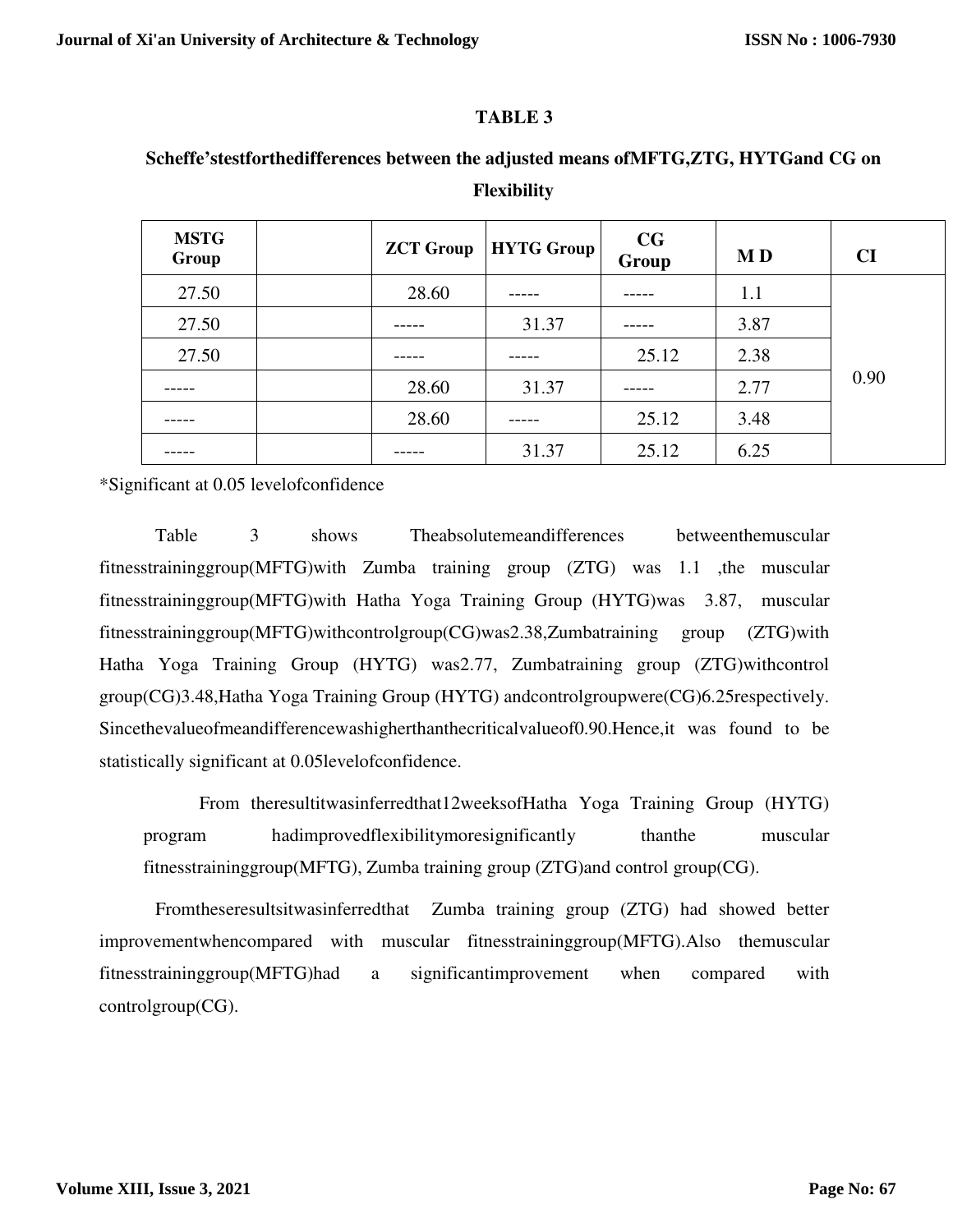

# **FIGURE- I**

# **BAR DIAGRAM SHOWING THE MEAN VALUE ON FLEXIBILITY OF DEAF AND DUMB STUDENTS ON MUSCULAR FITNESS TRAINING, ZUMBA DANCE TRAINING, HATHA YOGA TRAINING AND CONTROL GROUP**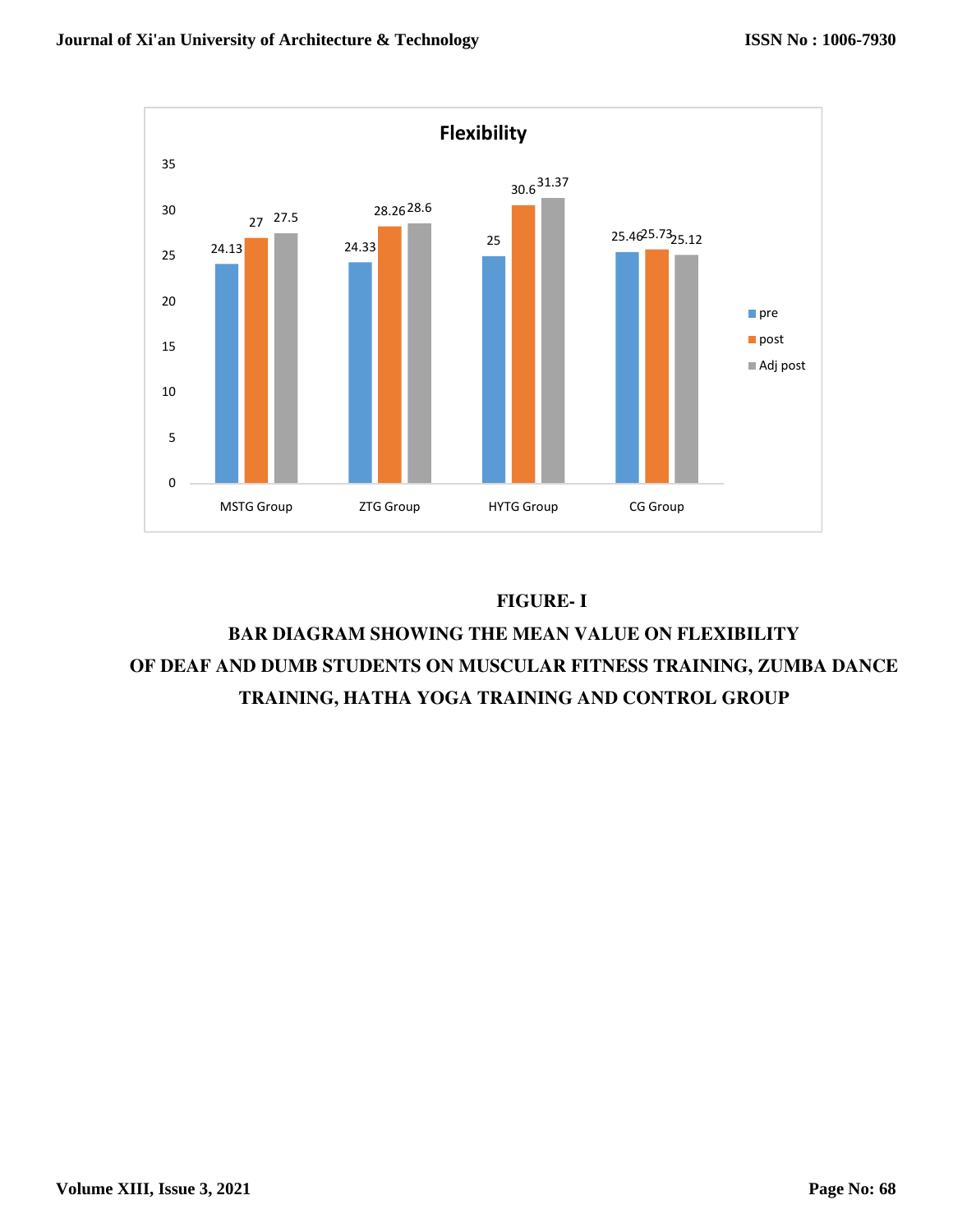# **Table 4**

# **Computationof't'Ratioofmuscular fitnessTraining Group (MSTG),Zumba Training Group(ZTT), Hatha yoga Training Group HYTG) and ControlGroup (CG ) onRestingpulserate(MeasurementinBeatsperMin)**

| <b>Groups</b> | <b>Mean</b><br>Post-test<br><b>Pre-test</b><br><b>Difference</b><br><b>Mean</b><br><b>Mean</b> |       | <b>Std. Error</b><br>Dm | 't'-Ratio |         |
|---------------|------------------------------------------------------------------------------------------------|-------|-------------------------|-----------|---------|
| <b>MSTG</b>   | 73.00                                                                                          | 71.06 | 1.94                    | 0.34      | $5.79*$ |
| <b>ZTG</b>    | 72.93                                                                                          | 70.46 | 2.47                    | 0.29      | 8.88*   |
| <b>HYTG</b>   | 73.00                                                                                          | 68.80 | 4.2                     | 0.22      | 18.87*  |
| CG            | 73.6                                                                                           | 73.4  | 0.2                     | 0.15      | 2.09    |

\*Significant at 0.05 level for the degreesoffreedom1 and 14, 2.14

Table-4. showthatthe 't' ratiosonrestingpulserate of muscular fitness Training Group (MSTG),Zumba Training Group(ZTG), Hatha yoga Training Group (HYTG)andthosewere 5.79,8.88and18.87respectively.Since, these valueswere higher than therequired table value of2.14, it was foundto be statistically significantat0.05 levelof confidencefor thedegreesof freedom 1 and14. Further,theobtained't'ratioof 2.09betweenpre-testandpost-testofcontrolgroup (CG) waslesserthantherequiredtablevalueof 2.14and hencefound tobestatistically insignificant.

From theresultitwasinferredthat,allthethreemuscular fitnessTraining Group (MSTG),Zumba Training Group(ZTG), Hatha yoga Training Group (HYTG)produced asignificantimprovementintheresting pulserateof deaf and dumb students.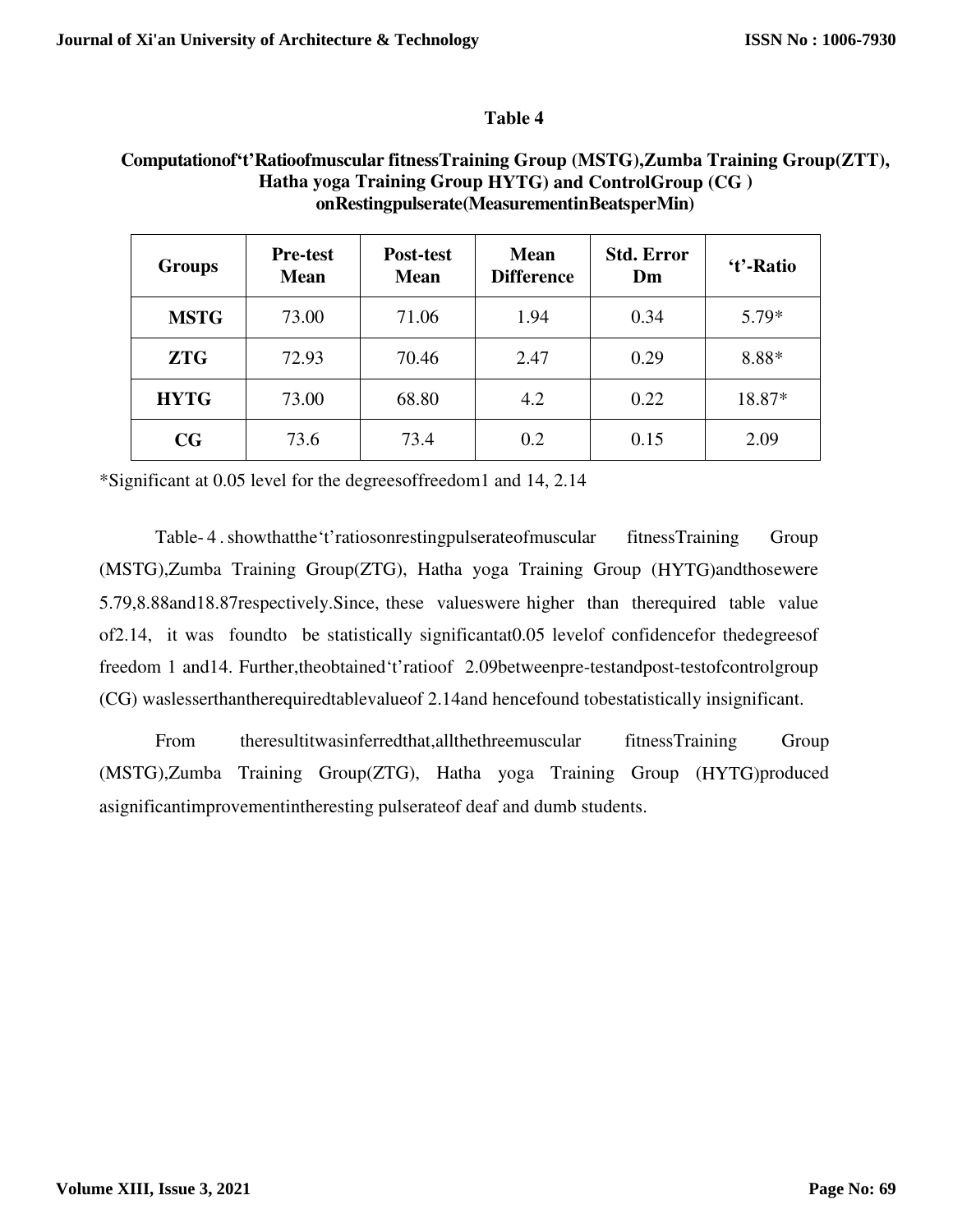# **Table5**

**Analysis ofcovariance on pre-test, post-test and adjusted post means ofMuscular fitnesstraining group (MFTG),Zumbatraining group(ZTT), Hatha yoga training** 

|  |  | group (HYTG) and Controlgroup (CG) |  |
|--|--|------------------------------------|--|
|--|--|------------------------------------|--|

| <b>Test</b> | <b>MST</b> | <b>ZTG</b> | <b>HYTG</b> | CG    | <b>Sourceof</b> | <b>Sumof</b>   | Df | <b>Mean</b>   | $\mathbf{F}$ |
|-------------|------------|------------|-------------|-------|-----------------|----------------|----|---------------|--------------|
|             | Group      | Group      | Group       | Group | <b>Variance</b> | <b>Squares</b> |    | <b>Square</b> | ratio        |
| Pre-test    | 73.00      | 72.93      | 73.00       | 73.6  | B/G             | 0.13           | 3  | 0.04          | .084         |
| Mean        |            |            |             |       | W/G             | 179.86         | 56 | 3.21          |              |
| Post-test   | 71.06      | 70.46      | 68.8        | 73.4  | B/G             | 160.31         | 3  | 53.43         | 15.06*       |
| Mean        |            |            |             |       | W/G             | 198.66         | 56 | 3.54          |              |
| Adjusted    |            |            |             |       | B/G             | 156.72         | 3  | 52.24         |              |
| Post-test   | 71.53      | 71.06      | 68.80       | 73.33 | W/G             | 34.06          | 55 | 0.61          | 84.35*       |
| Mean        |            |            |             |       |                 |                |    |               |              |

## **onResting Pulse Rate**

\*Significant at 0.05 level ofconfidence

Table 5 showtheresultsof ANCOVA forPre-testscores, posttestandadjustedposttestscoresofMSTG,ZTG, HYTGandCGgrouponrestingpulserate.

Theobtained'F'ratioforthepre-testwas.084.Itwasfound tobelesserthanthe requiredtablevalueof 2.76forthedegreesoffreedom 3and56.Hence,itwas inferred thatthemeandifferenceamongfourgroupsatPre-test onresting pulseratewas statistically insignificantat 0.05 levelof confidence.

The 'F' ratiowas applied to testthesignificance of meandifferencesamongtheMSTG,ZTG, HYTG andCGgrouponrestingpulserate. Theobtained'F'ratiofor thepost-testwas15.06.The'F'rationeededforthesignificant differences on themean,for degreesof freedom 3 and56 was 2.76 at0.05level of confidence.Sincetheobserved'F'ratioonthisvariablewashigherthantherequired tablevalue neededfor significance,itwasinferredthatthemeandifferencesamongfour groups at post-test ofresting pulse ratewas statistically significant.

The'F'ratio was applied to test the significanceofmeandifferences amongtheMSTG,ZTG, HYTG andCGgrouponresting pulse rate.Theobtained 'F'ratiowas84.35.Sincetheobserved 'F'ratio washigher than therequired tablevalueof2.77fordegreesoffreedom 3and55at0.05levelof confidence, itwasconcludedthattheperformanceof resting pulse rate wassignificantly influenced by the treatmentsusedinthis study.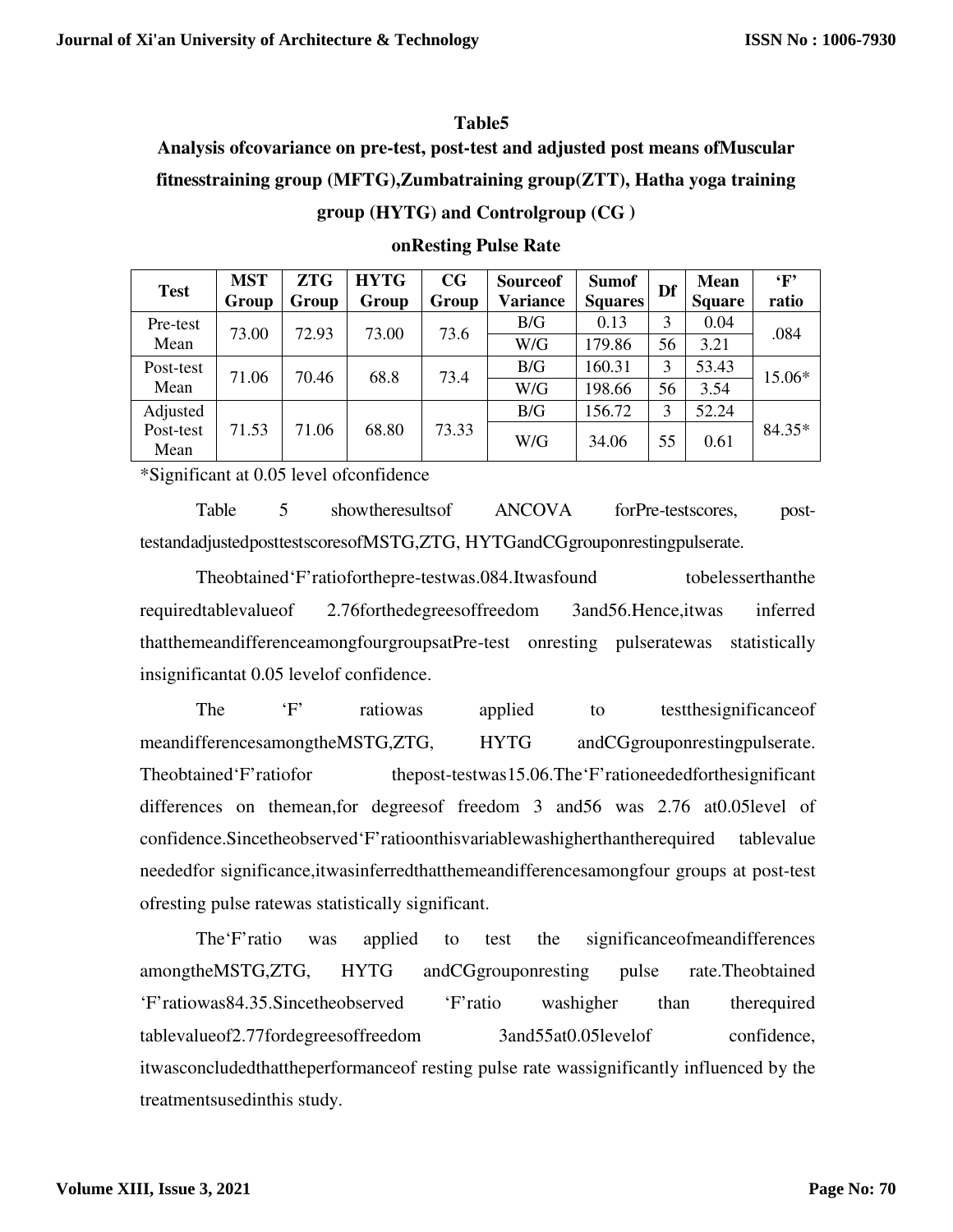#### **Table6**

**Scheffe's Test fortheDifferences between the Adjusted Means ofMSTG,ZTG, HYTGand CG** 

| <b>MSG</b> | <b>ZTG</b> | <b>HYTG</b> | CG    | <b>MD</b> | CI   |
|------------|------------|-------------|-------|-----------|------|
| 71.53      | 71.06      |             |       | 0.47      |      |
| 71.53      |            | 68.80       |       | 2.73      |      |
| 71.53      |            |             | 73.33 | 1.80      |      |
|            | 71.06      | 68.80       |       | 2.26      | 1.16 |
|            | 71.06      |             | 73.33 | 2.27      |      |
|            |            | 68.80       | 73.33 | 4.53      |      |

# **on Resting PulseRate**

\*Significant at 0.05 level ofconfidence

Table 6 shows Theabsolutemeandifferences betweenthemuscular fitnesstraininggroup(MSTG)with Zumba training group (ZTG) was 0.47 ,the muscular fitnesstraininggroup(MSTG)with Hatha Yoga Training Group (HYTG) was 2.73, muscular fitnesstraininggroup(MSTG)withcontrolgroup(CG)was1.80,Zumbatraining group (ZTG)with Hatha Yoga Training Group (HYTG) was2.26, Zumbatraining group (ZTG)withcontrol group(CG) 2.27,Hatha Yoga Training Group (HYTG) andcontrolgroupwere(CG)4.53respectively.

Sincethevalueofmeandifferencewashigherthanthecriticalvalueof1.16.Hence,it was found to be statistically significant at 0.05levelofconfidence.

 From theresultitwasinferredthat12weeksofHatha Yoga Training Group (HYTG) program hadimprovedflexibilitymoresignificantly thanthe muscular fitnesstraininggroup(MSTG), Zumba training group (ZTG) and control group(CG).

Fromtheseresultsitwasinferredthat Zumba training group (ZTG) had showed better improvementwhencompared with muscular fitnesstraininggroup(MSTG).Also themuscular fitnesstraininggroup(MSTG)had a significantimprovement when compared with controlgroup(CG).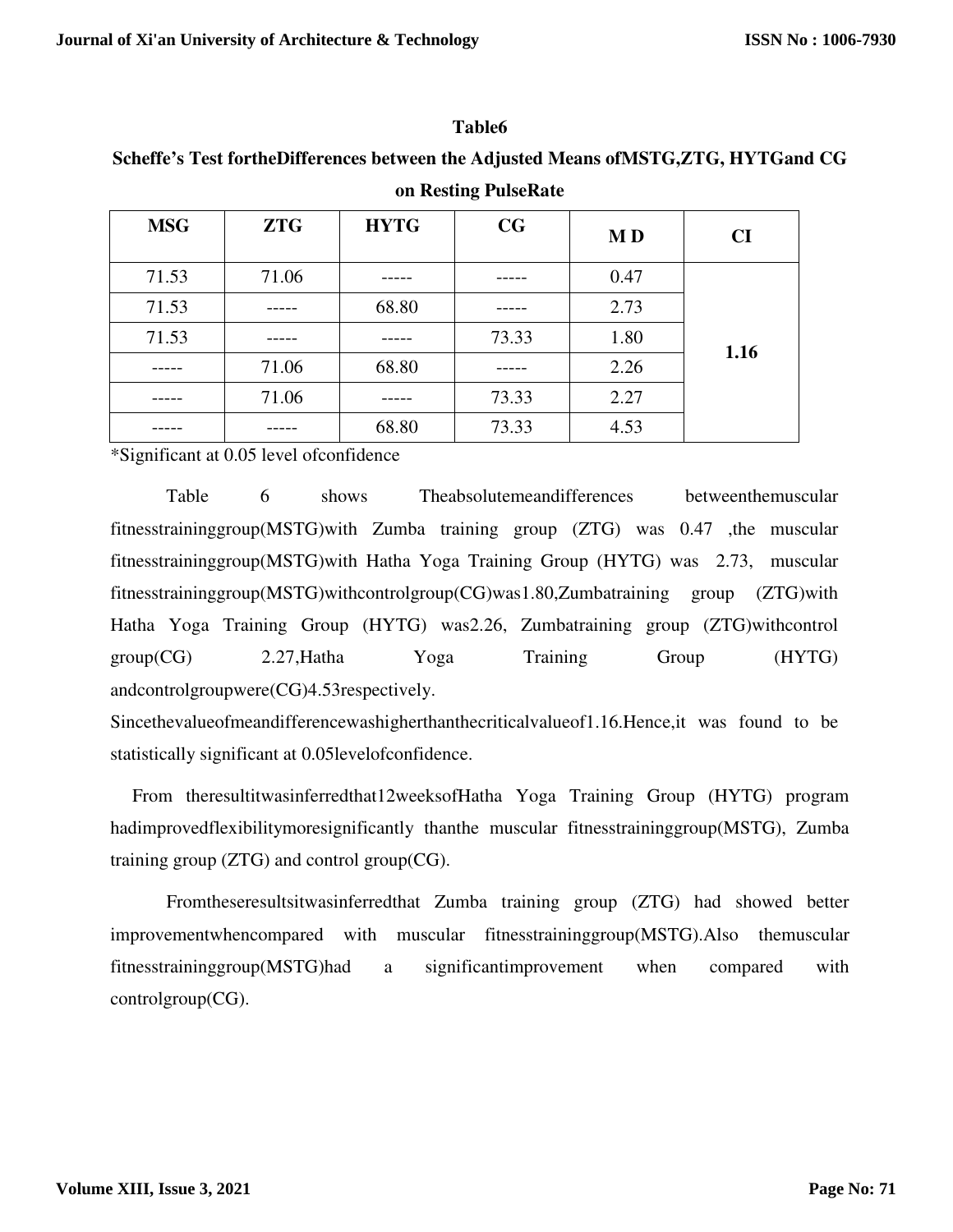

# **FIGURE- Ii**

# **BAR DIAGRAM SHOWING THE MEAN VALUE ON RESTING PULSE RATE OF DEAF AND DUMB STUDENTS ON MUSCULAR FITNESSTRAINING, ZUMBA DANCE TRAINING, HATHA YOGA TRAINING AND CONTROL GROUP**

## **DISCUSSION ON FINDINGS**

Theresultsofthestudy indicatedthatthe selected physical and physiological suchasflexibility and resting pulse rate wereimprovedsignificantlyaftertwelveweeksofmuscular fitness training group, Zumba training group , hatha yoga training group.Thechangesintheselectedvariables w e r e attributed the properplanning, preparationand execution of the training packagegiventothestudents.The findings of the present study had similarity with the findings of the investigationsreferredinthisstudy.**AdrianaLjubojevic***et al.,***(2014)**  investigated theeffects of zumbafitness program onchanges of women body composition.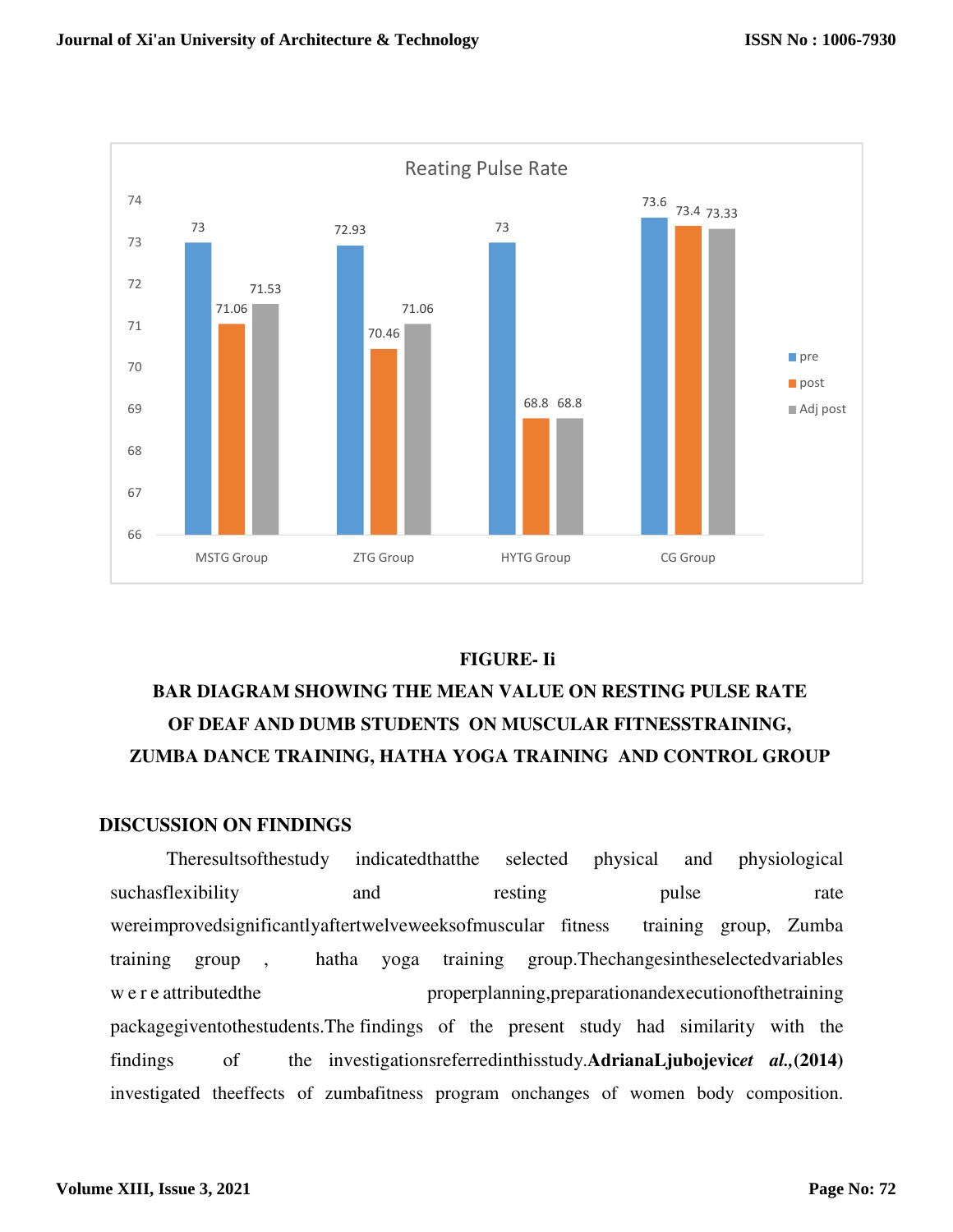Thestudyresultsclearlyindicatedthatthezumbafitnessexercise can be used

aseffectivegroupfitnessexerciseforthechangeinbodycompositionofwomen.**AnneDelextrat(2015)**.

Theobjectiveof thisstudywasto investigatetheeffectsof zumbaon physiological and psychologicaloutcomesin healthywomen. Theseresultshighlightthatzumbaisbeneficialto improvefitness and well-being in healthywomen, but does not changebody composition.**Araneta(2015)**Theaim of thisstudywastoassess thefeasibilityof a12week Zumba Fitness pilot study and temporal changes in components of the metabolic syndrome(MetS)amongsedentary,obesewomenwithatleast twoMetScomponents. TwelveweekZumbaFitnessintervention

showedgoodfeasibilityandadherence,withsignificantreductionsinbloodpressure and triglyceridelevels,despiteminimalweightloss.**Barene***et al.,* **(2014)** Effects of the Workplace Health Promotion Activities Soccer and Zumba on Muscle Pain, Work Ability and Perceived Physical Exertion amongFemaleHospital Employees.The presentstudyindicates thatworkplace initiated soccerand zumbatraining zumbatraining improveneckshoulderpainintensityaswellasdurationamongfemalehospitalemployees.**Barene***etal.,***(2014)**examined thesoccerandZumbaexerciseimprovefitness and indicators of health among female hospital employees. Thepresentstudyindicatesthatworkplaceinitiatedshort-term soccer trainingas wellaszumbaoutside workinghoursmayresultinfitness andmodesthealth benefitsamong femalehospital employees.**Cugusi***etal.,***(2016)** 

studiedaboutcardiovasculareffects,bodycomposition,

qualityoflifeandpainafteraZumbafitnessprograminItalianoverweightwomen. **Donath**  *etal.,***(2013)**examinedtheeffectsof zumbatraining (groupfitnessbased onsalsaandaerobics)onendurance,trunkstrength,balance,flexibility,jumpingperformance andquality oflife(QoL)infemalecollegestudents.Itwasobserved largestatistically significantbetween-group Instructed Zumba training can be applied to improvewell-being, aerobicfitness and neuromuscular functionin femalecollege that the state of the state of the state of the state of the state of the state of the state of the state of the state of the state of the state of the state of the state of the state of the state students.**Hausken***etal.,***(2013)**HeartRate,AccelerometerMeasurements,Experience, andRating

ofPerceivedExertioninzumba,intervalrunning,Spinning,andPyramid Running. **Jain***etal.,***(2016)**examinedtheeffectof12weekzumbaprogramandhealthy

dietonanthropometry,bodycompositionandfitnessparametersinworkingwomen. **Jitesh et al., (2016)** to know the effect of Zumba dance on blood pressure30 volunteers who were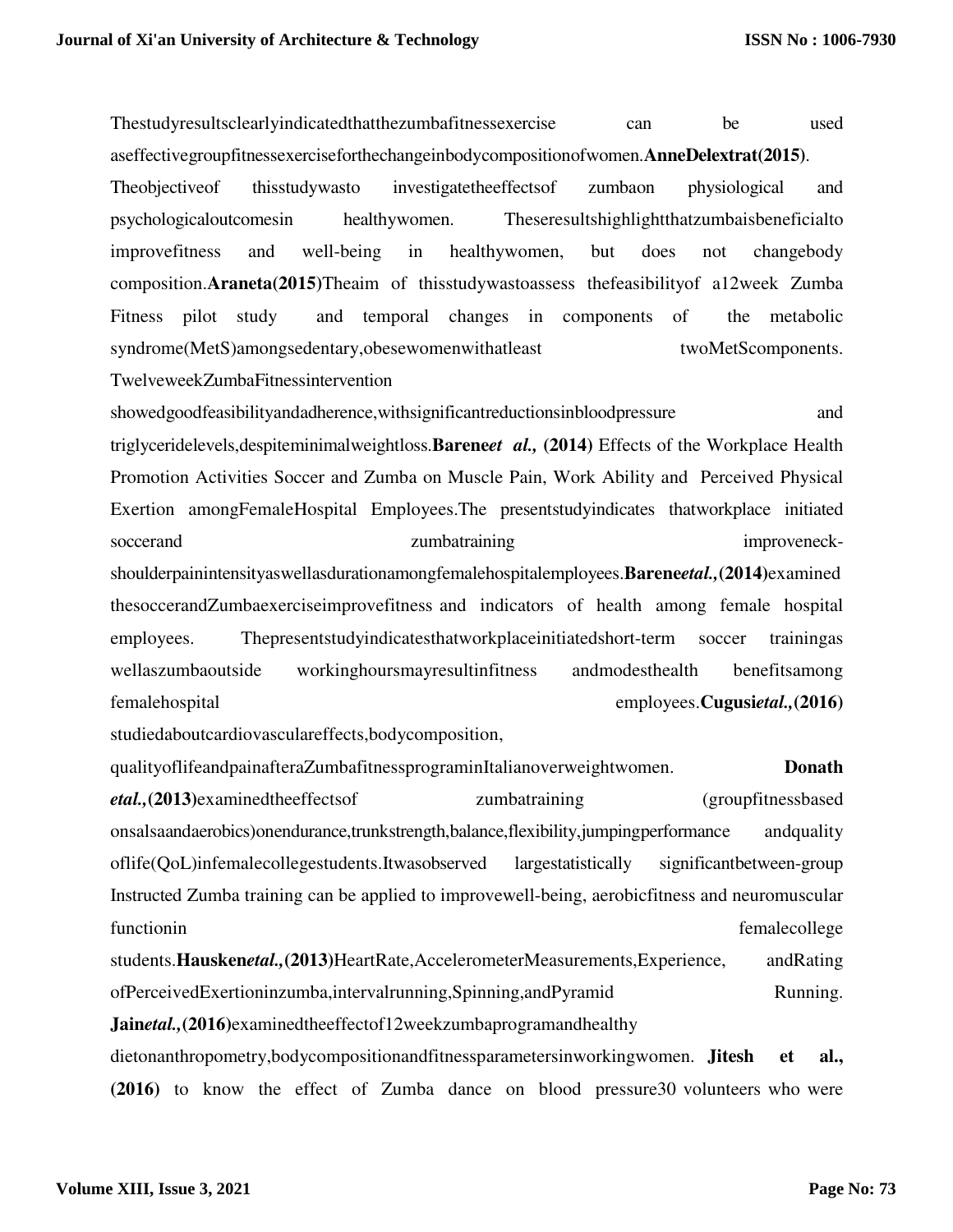suffering from hypertension were selected under the inclusive factors. After zumba dance, the mean of systolic and diastolic is 141.4000 / 88.8333 mmHg. After zumba the mean reduction in systolic and diastolic pressure was 3.33 mmHg and 3.2 mmHg respectively.**MarjanHaghjoo***etal.,***(2016)**examinedEffectof 8-weekZumbatrainingon overweightwomen's.Zumbaexercisehasapositiveeffectonbodycompositionand rate of calorieburnand also improve people'scardiovascularendurance.**Priya***etal.,* **(2015)**  analyzedtheeffectof aerobictrainingand Zumbatrainingon physicalfitnessvariablesofmiddleageobesewomen.Itisalso concluded thatthe physicalfitnessvariables namelycardiorespiratoryendurance, abdominalstrengthand flexibility aresignificantly improved due to zumba training.**Sallet(2005)**thepurposeofthestudywasto examinetheeffectsof8weeksof Zumbafitness training on balanceability and body compositionin sedentarywomen. Fourteensedentarywomen,aged24.6±5.7years,wereassignedintotwogroups.

# **CONCLUSION**

- 1. Itwasconcludedthattwelve weeksof muscular fitness training producedsignificantimprovementover flexibility and resting pulse rate ofdeaf and dumb students.
- 2.Twelveweeksof Zumba dance training produced significant improvement over flexibility and resting pulse rate ofdeaf and dumb students.
- 3.Itwasconcludedthattwelve weeksof Hatha Yoga training producedsignificantimprovementover flexibility and resting pulse rate of deaf and dumb students.
- 4. ItwasconcludedthatHatha Yoga training producedbetter performance over flexibility and resting pulse rate of deaf and dumb students when compared with Muscular fitness training and Zumba dance training.
- 5. ItwasconcludedthatZumba producedbetter performance over flexibility and resting pulse rate ofdeaf and dumb students when compared with Muscular fitness training a training and control group.

Reference

# 1. **AashishKumarJain,MadhusudanTiwari,Aakanksha Jain,SaleemAkhtarNaqvi. (2015)**theEffectof SixWeeksPlyometricTrainingonAgilityinMaleBasketball

Players.InternationalJournalofTherapiesandRehabilitationResearch.Volume;4(4): Page183-190.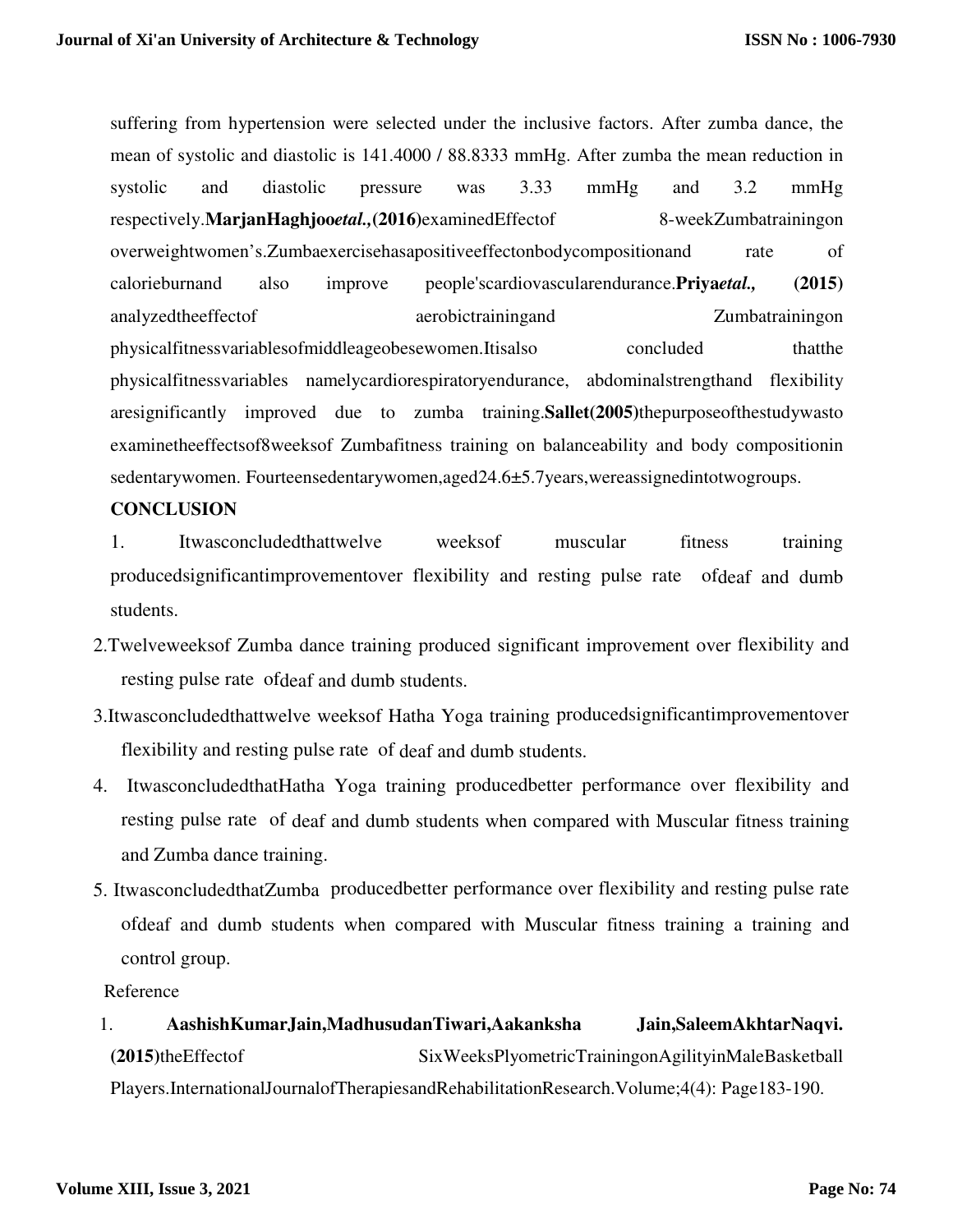2. **Adriana Ljubojevic, Vladimir Jakovljevicand MilijanaPoprzen(2014)** Effectsof

- 3. ZumbaFitnessProgramOnBodyCompositionOfWomen.Volume10(1),Page29-33, E-ISSN1986-6119.
- 4. **AnekA, Kanungsukasem, V, BunyaratavejN (2015)** Effects of Aerobic Step Combined with Resistance Training on Biochemical Bone Markers, Health- Related PhysicalFitnessand Balancein Working Women.Journal ofMedical AssociationThailand.Volume 8: page 42-51.
- 5. **AranetaMR, TanoriD.(2015)**BenefitsofZumbaFitnessamongsedentaryadultswith componentsofthemetabolicsyndrome:apilotstudy.JournalofSports Medical PhysicalFitness.2015Oct;55(10):1227-33.Published2014Jun12.
- 6. **CugusiL,WilsonB, SerpeR,(2016)**cardiovasculareffects,bodycomposition,quality of lifeandpainaftera Zumbafitnessprogram inItalian overweightwomen. JournalofSportsMedicineandPhysicalFitness.2016Mar;56(3):328-35.Epub2015 Feb 19.
- 7. **DonathL, Roth R,Hohn Y,Zahner L,FaudeO (2014)**TheEffectsOfZumbaTrainingOn Cardiovascular And Neuromuscular Function In Female College Students.European journalofsportsscience2014;14(6):569-77.Epub2013Dec10.
- 8. **Jitesh, S, GayathriDevi (2016)** Effect of Zumba Dance on Blood Pressure PharmamedicalScience and Research,Volume 8(6), 2016, 501-505.
- 9. **MarjanHaghjoo,AbdossalehZar,SyeedAliHoseini(2016)**Effectof 8-weekZumba trainingon overweight women's bodycomposition**.**ParamedicalJournalof Medical Science 2016; 14(2):21-29.
- 10. **SalletP, PerrierD, FerretJM, VitelliV, BaverelG.(2005)**Physiologicaldifferences inprofessionalbasketballplayersas afunctionof playingposition andlevelof play. Journal of Sports Medicine Physical Fitness.2005 Sep; 45(3):291-4.
- 11. **SveinBarene,PeterKrustrup,AndreasHoltermann(2014)**Effectsof theWorkplace HealthPromotionActivitiesSoccerandZumbaonMusclePain,WorkAbility andPerceivedPhysical Exertion amongFemaleHospital Employees.Public Library of Science. Journal.pone.0115059.
- 12. **SwathiPriya, K, Annadurai, R (2015).** Effects of Aerobic Training and Zumba Training